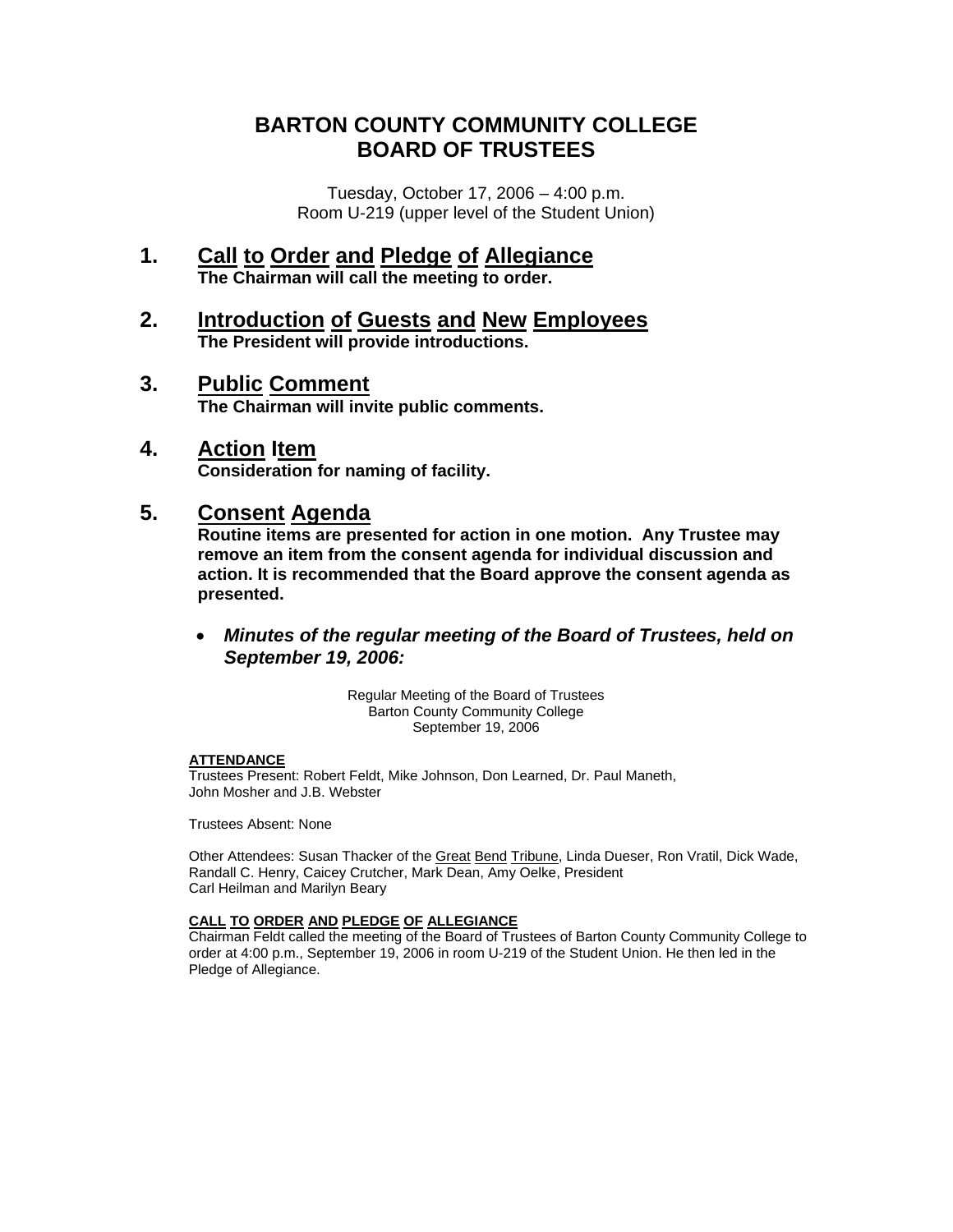Meeting Minutes – September 19, 2006 (continued)

#### **INTRODUCTION OF GUESTS AND NEW EMPLOYEES**

- Stephannie Goerl introduced Joseph Thornton, Coordinator for the Center for Adult Basic **Education**
- Elaine Simmons introduced Penny Zimmerman, Coordinator of Continuing Education
- Dr. Heilman introduced Dr. Richard Abel, Associate Dean of Liberal Arts and Sciences
- Dr. Abel introduced Jason Edgar, Communications Instructor and Debate/Forensics Coach

#### **PUBLIC COMMENT**

Chairman Feldt asked if there were any public comments; there were none.

#### **CONSENT AGENDA**

The following were included in the consent agenda for consideration:

- Minutes of the budget hearing/regular meeting of the Board of Trustees, held on August 8, 2006
- Minutes of the special meeting of the Board of Trustees, held on September 6, 2006 • Personnel

*Trustee Learned moved that the consent agenda be approved as presented. The motion was seconded by Trustee Maneth.* Following discussion, the motion carried 6-0.

#### **LINKAGE/COMMENTARY**

Charles Perkins, Director of Information Technology, presented information relative to ITV and the future of technology. Following his presentation, he shared the following student testimonial:

My name is Tyla Horacek. I am currently a freshman at Barton County Community College. I am majoring in Business Management-Banking. First off I would like to apologize for my absence today. My work schedule didn't quite work out for this special occasion. I am currently taking an online class here at Barton. I love it. I can't thank the college enough for offering this class online. With my crazy work schedules and all of my classes it is just so hard to get all of the classes I need and actually have time to attend them. I am currently taking Business Ethics online and this was a required course. I do have to say that I was really worried when I found out that I couldn't take the class on campus because they do not have a teacher here who teaches that class. I was relieved to find that Barton did offer it online. This class has helped to inspire my awareness of today's societal issues. This class has helped me to engage in highly intelligible conversations with people I never thought I would ever get to talk to or be on the same level as. I highly recommend taking online classes. They are challenging however they allow you to work at your own pace while at the same time interacting with other students in your class and also the teachers. I am very grateful to the college for this great opportunity and I urge many others to try this wonderful experience. Online classes are a great way to seek a higher education for any one at any age, they are convenient. Thank you for your time and patience.

I really do love my online class. It is perfect for me. Sincerely, Tyla Horacek

#### **ENDS REVIEW**

Due to time constraints, it was determined that the ENDS statements would be reviewed at the October study session and any revisions would be presented at the regular October Board meeting.

#### **EXECUTIVE LIMITATIONS REVIEW**

The executive limitations were included in the Board book for review by the Trustees. No concerns were expressed. Executive Limitations remain appropriate.

#### **INCIDENTAL INFORMATION AND DISCUSSION ITEMS**

The following items were discussed/presented:

- Distribution of Community Report
- (It was determined that this topic would be discussed further at the October Board study session.) • KACCT Report – Trustee Johnson updated the Board on the KACCT annual meeting that was held
- on September 8 and 9 in Wichita.
- KBOR Report Dr. Heilman updated the Board on the Council of President's meeting and KBOR activities.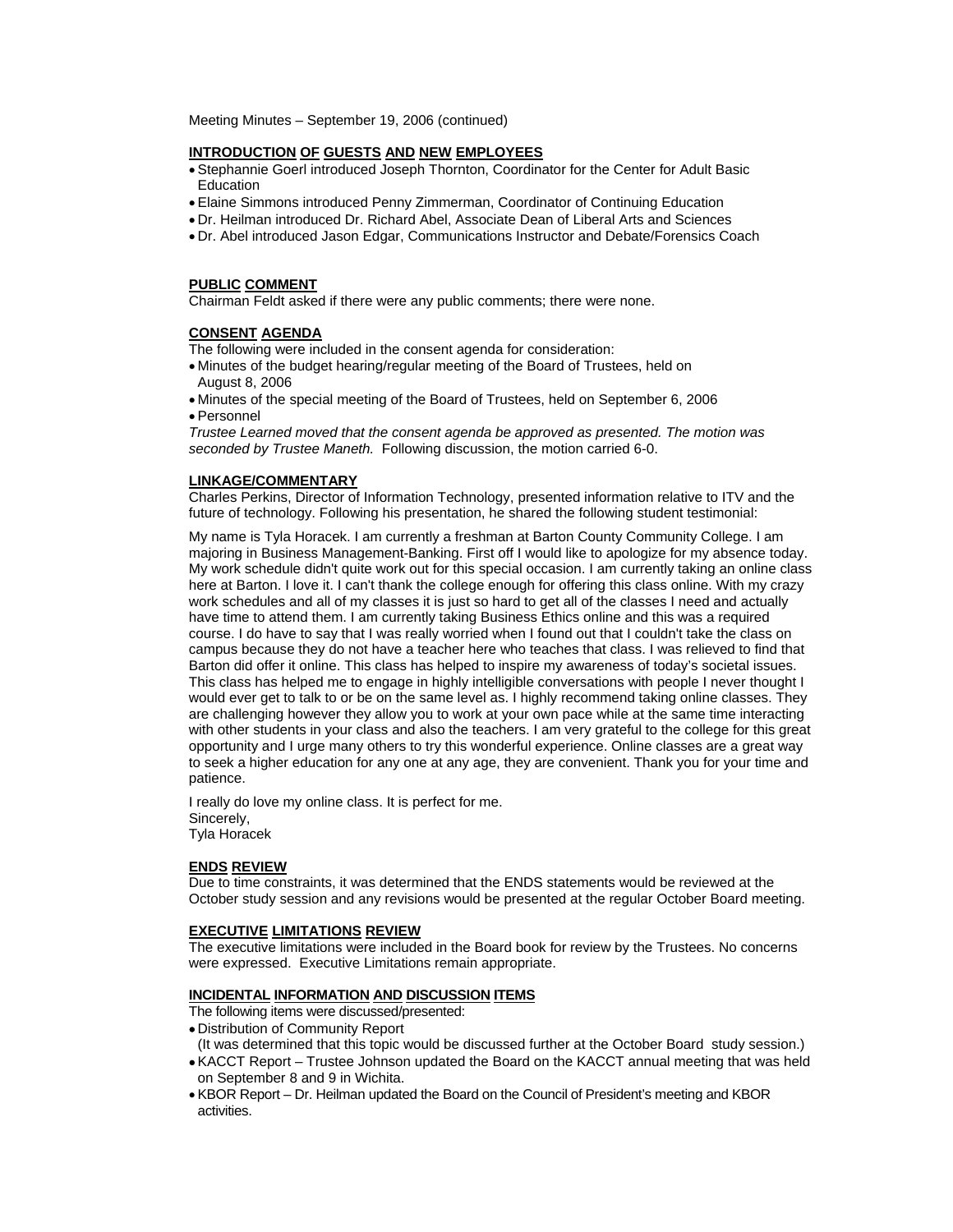Meeting Minutes – September 19, 2006 (continued)

- October Board Meetings/Activities
- President's Report of Monthly Activities

#### **EXECUTIVE SESSION**

Chairman Feldt advised that an executive session would not be necessary.

#### **BOARD SELF-ASSESSMENT**

The Trustees indicated they liked how the meeting went and felt that the format changes were appropriate. They appreciated the linkage but felt it could be fine tuned. They also appreciated the written comments of Barton student Tyla Horacek.

#### **INVESTITURE PRACTICE**

Chairman Feldt advised that immediately following the meeting, the Board would need to conduct a brief practice for the upcoming presidential investiture program.

#### **ADJOURNMENT**

The meeting adjourned at 5:40 p.m.

\_\_\_\_\_\_\_\_\_\_\_\_\_\_\_\_\_\_\_\_\_\_\_\_\_\_\_\_\_\_\_ \_\_\_\_\_\_\_\_\_\_\_\_\_\_\_\_\_\_\_\_\_\_\_\_ Robert Feldt, Chair **Mike Johnson, Secretary** 

• *PROPOSED REVISIONS TO ENDS STATEMENTS*  **At its October 4, 2006 study session, the Board identified the following revisions to its ENDS statements, for official action at today's meeting:** 

## **POLICY TYPE: ENDS POLICY TITLE: ESSENTIAL SKILLS**

- Students will be given the opportunity to acquire essential skills *acquire the skills needed to be successful for the program they are in*.
- **(Insert here): Students will have the essential skills to succeed in the workplace.**
- Students will have the essential skills to lead productive lives.
- **(Insert here): Students will be provided remediation as needed.**

## **POLICY TYPE: ENDS POLICY TITLE: ACADEMIC ADVANCEMENT**

 Students desiring academic advancement will be prepared for successful transfer to other colleges and universities.

- 1. Students will have the academic prerequisites sufficient for successful transfer.
- 2. Students will have appropriate knowledge of transfer requirements.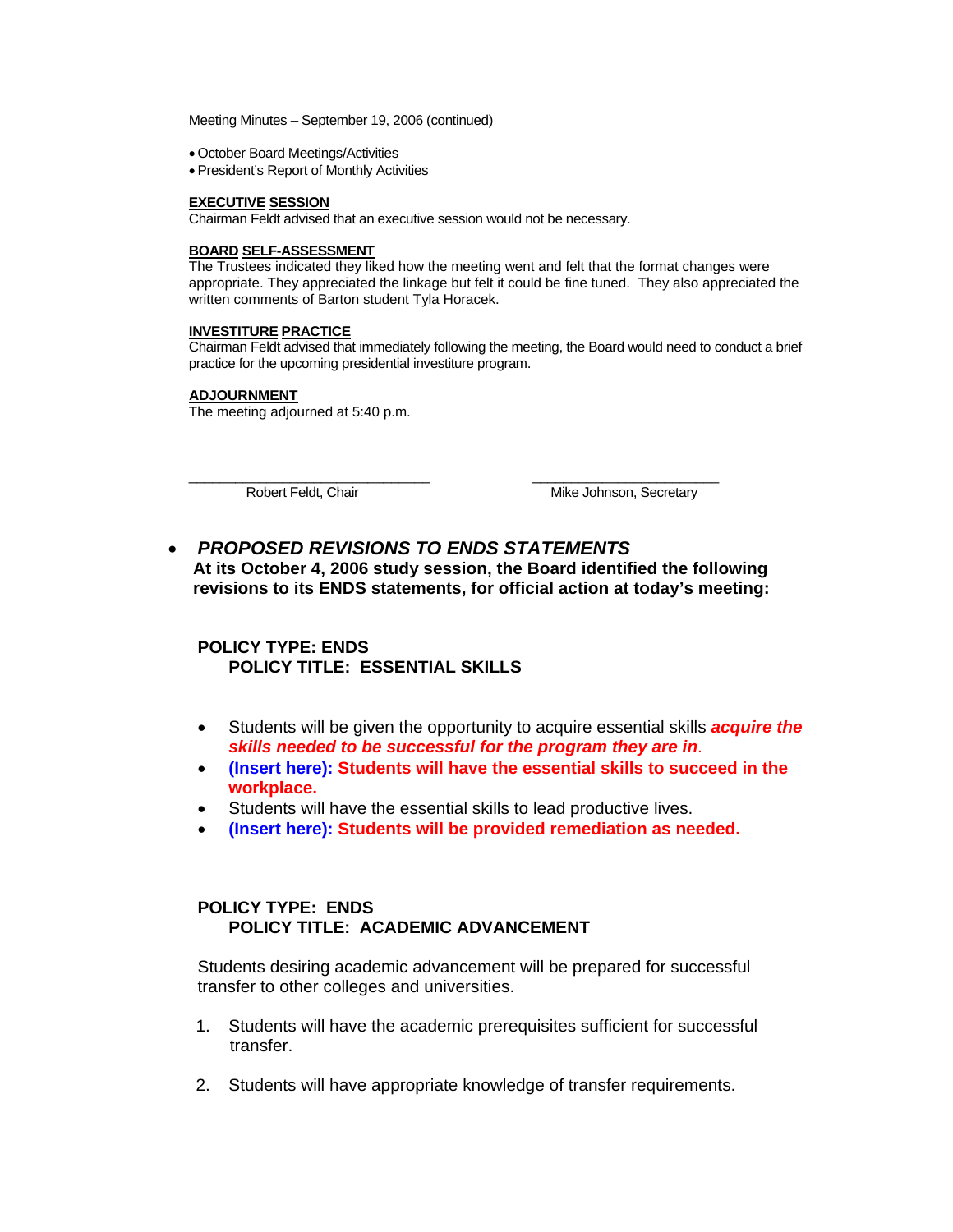- 3. Students will have adequate preparation to be successful after transfer to other colleges or universities.
- 4. *Students will be able to obtain Bachelor's and advanced degrees through studies sponsored by Barton County Community College.*

### **POLICY TYPE: ENDS POLICY TITLE: PERSONAL ENRICHMENT**

- Recipients pursuing individual interests will be personally enriched.
- Individuals/students will have the opportunity to experience various cultural activities.
- Individuals/students will have the opportunity to participate in College activities.
- Intercollegiate athletics and other extra curricular programs and activities will provide educational opportunities that improve the lives of the participant(s).

## **POLICY TYPE: ENDS POLICY TITLE: REGIONAL WORKFORCE NEEDS**

Barton County Community College will take a leadership role in the development and expansion of employment opportunities.

 *Employment Opportunities in Barton County will be expanded.* 

# **6. Linkage/Commentary**

 **A. The Board of Trustees will dialogue with representatives from CPI.** 

 **B. The Board will then dialogue with representatives from Innovative Livestock Services.** 

**Julie Kramp, Business & Industry Training Coordinator, will reference the following information in her presentation to the Board.**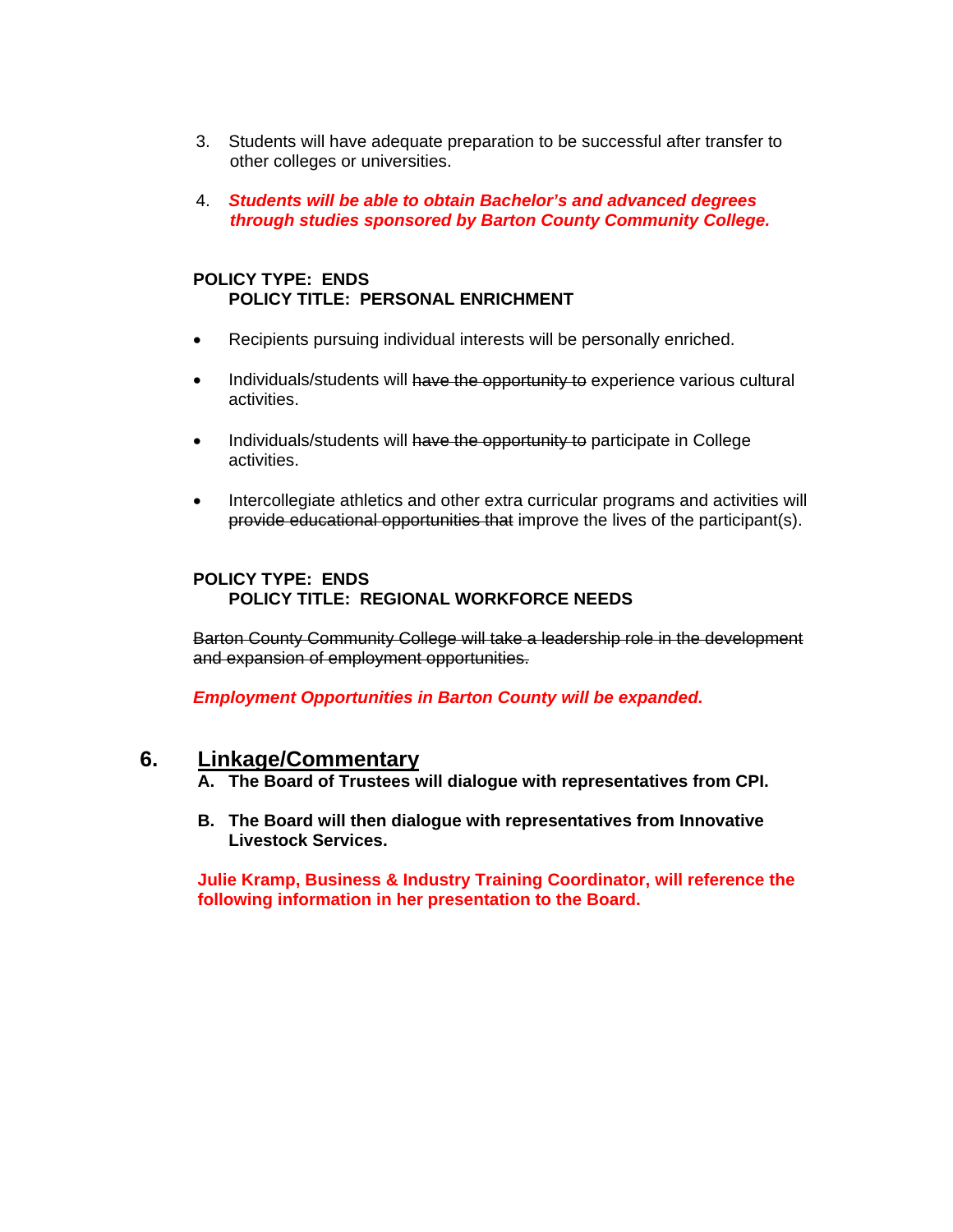#### **COMMUNITY EDUCATION "Providing Employment Opportunities"**

 One of the many way Barton County Community College meets the end statement "Barton County Community College will take a leadership role in the development and expansion of employment opportunities' is through Community Education. The following report provides information from one target area served by Community Education, that of Customized Training. A*ttachments include information regarding additional employment focused training provided through Community Education.* 

 **Customized Training** – Training developed to respond to the specific industry needs. Information about customized training is included in the yearly monitoring reports. Last year's report indicated the following statistics:

| <b>Total number of Businesses Served</b> |     |
|------------------------------------------|-----|
| <b>6 Company Specific</b>                |     |
| <b>3 Natural Gas Companies</b>           |     |
| <b>12 Kansas Municipalities</b>          |     |
| <b>Number of Credit Students</b>         | 258 |
| <b>Number of Non-credit Students</b>     | 171 |
| <b>Credit Hours Generated</b>            | 391 |

The companies served by customized during this time frame include:

- **Case New Holland** training provides technicians with hands-on industry approved training that enables them to maintain and repair equipment used in farm operations. While the direct impact is on the technicians who are able to maintain employment, this training also indirectly impacts the farmers who depend upon their equipment to produce and harvest the crops that keep this country fed.
- **Aquila** requested training in Business Communication. This training was offered in their Great Bend location for employees throughout the state. Aquila provides electric and natural gas to residents and businesses in the state and region.
- **Ellsworth Economic Development** requested Dreamweaver training for their Main Street businesses so that they can continually perform their own webpage updates. For smaller communities, websites provide a vital link to the rest of the world. The Economic Development office contacted Community Education with a specific request for this class and multiple businesses in Ellsworth and Great Bend participated.
- **Salina Public Library** partnered with Community Education to provide Community Spanish for their patrons to communicate more effectively with their growing Spanish speaking residents.
- **Mission Teams from the Salina Church of Christ requested Command**  Spanish training for their physicians, nurses and volunteers traveling to South America to provide health care services for the residents of those countries. The ability to communicate with patients in their native language is a skill that will be used at their practices in the states as well.
- **Natural Gas Companies and Municipalities** served through the Midwest Utility and Pipeline Training Center includes: **Midwest Energy, Atmos Energy, Enterprise Products, the Cities of Partridge, Winfield, Little River, Jamestown, Cheney, Rozel, LaCygne, Kechi, Ulysses, Pawnee**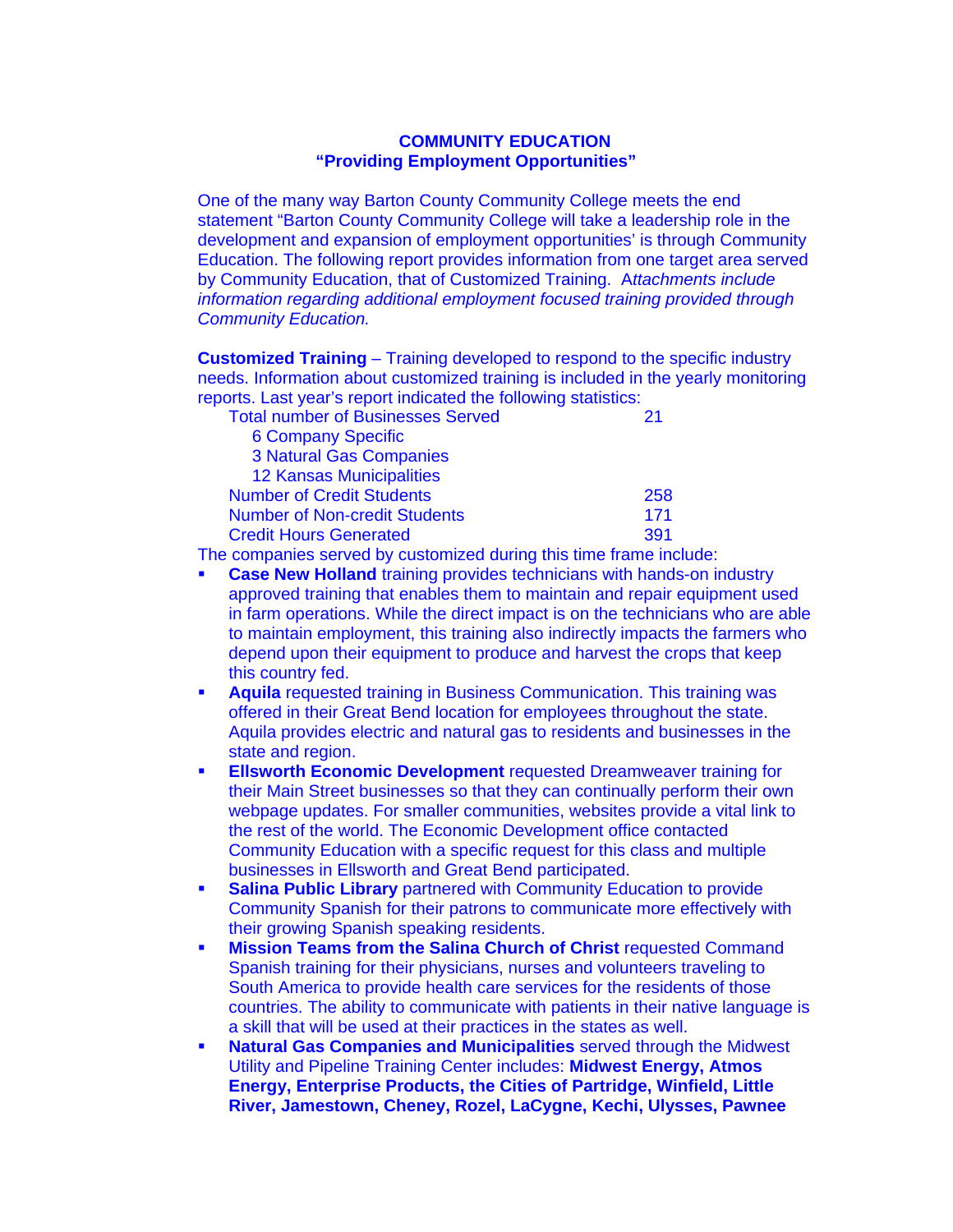- **Rock, Windom, and Garden Plain.** This training is designed to ensure the efficient, safe and continued distribution of natural gas. Because companies and municipalities are required by state and federal regulations, this training not only provides employees with skills to keep their jobs, it also keeps companies compliant with these mandates and provides a safer working and living environment. The Kansas Corporation Commission Office of Pipeline Safety, who regulates these agencies, is on the MUPTC steering committee and provided payment for 8 participants in this training. In addition, due to the non-compliance of one city within our service area, a \$5,000 fine levied by the KCC was made payable to MUPTC. This was in order to demonstrate their commitment to this training as a method of gaining skills to maintain compliance and safety.
- **CPI Qualified Plan Consultants** has an on-going partnership with Community Education that provides training for their employees in the field of Pension Administration. CPI employees may take individual courses to prepare them for certifications such s the QKA designation that increase their rate of pay and employability. CPI offers a scholarship to Barton for students interested in a career at their company. They assist with tuition reimbursement for all employees who take classes at Barton. *Representatives from CPI are attending the meeting on October 17th to speak to this partnership.*
- **Innovative Livestock Services** requested Command Spanish for their staff members who have Spanish speaking employees and co-workers. The goal for this training was to improve communication skill in order to strengthen communication and prevent potential turnover that might be caused by misunderstanding or a perceived sense of indifference. *Representatives from ILS are attending the meeting scheduled for 10/17 in order to discuss the WorkFit project they initiated with Community Education.*
- **WorkFit** is a collaboration of education, industry and service to provide area employers with information that will help match employee's physical abilities with specific job tasks, resulting in fewer injuries and reduced Workmen's Compensation claims while increasing employee retention and productivity. Additional information is located on Barton's website: [www.bartonccc.edu/workfit](http://www.bartonccc.edu/workfit)

## **ADDITIONAL PROGRAMS AND PARTNERSHIPS ADDRESSING THIS ENDS STATEMENT THROUGH COMMUNITY EDUCATION AT BARTON COUNTY COMMUNITY COLLEGE:**

- ¾ **Workforce Center Partnership** The Business and Industry Training Coordinator is a co-operator for the Great Bend Workforce Center, thus providing a working relationship with other service providers who deal with employers (Kansas Legal Services, the Kansas Department of Commerce, etc.) and affect the direction of Workforce Center Activities as they relate to business engagement.
- o **GB WFC Business Services Team** all partners work together to develop a strategic approach to business engagement, including assisting with job development, job retention, training, and other needs as determined by area business and industry.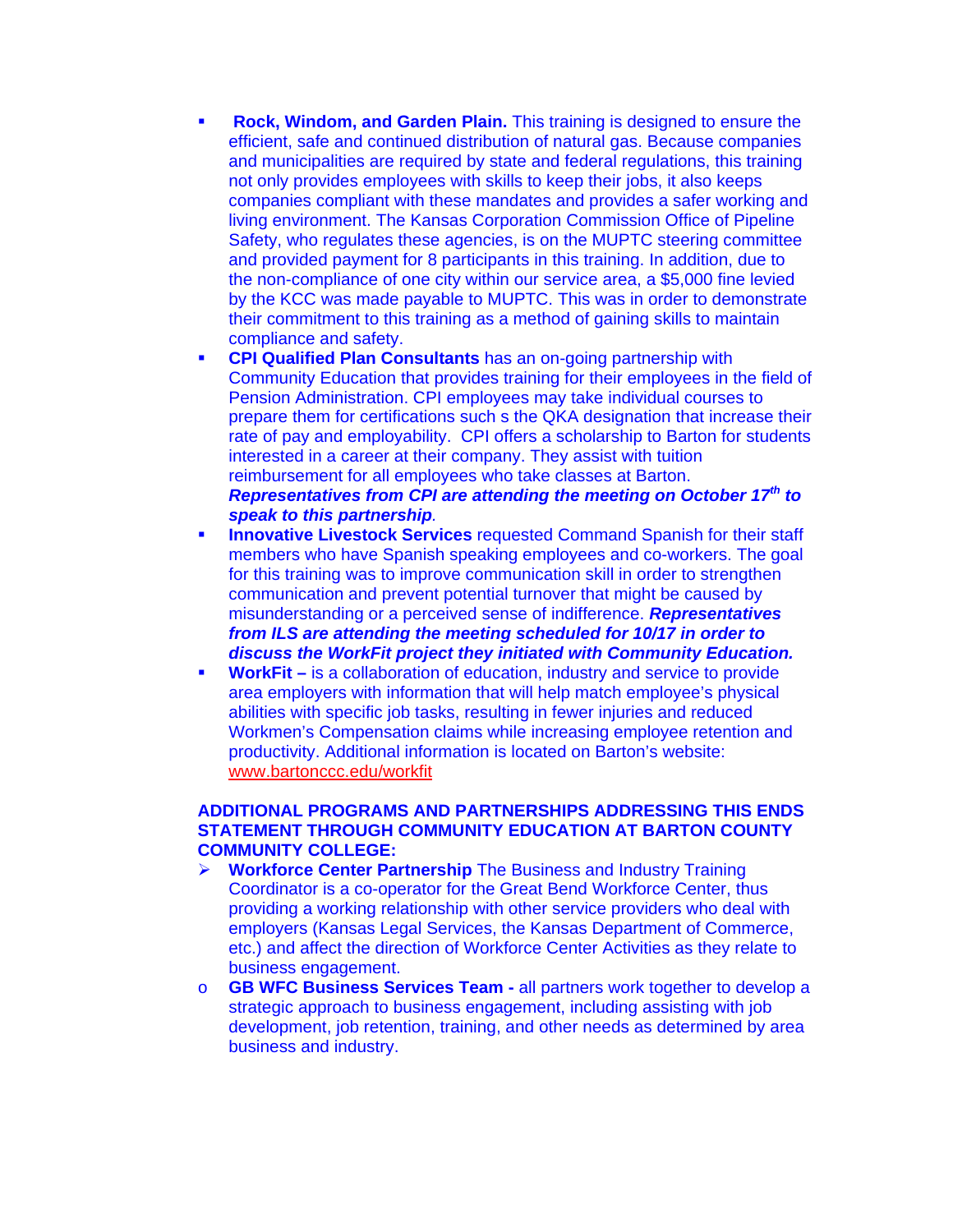- o **Kansas Department of Commerce Linkage** to obtain funding from state and federal monies earmarked for emergent and incumbent workers.
- o **Local Workforce Investment Board**  business engagement activities, including the November 15 Employer Forum.
- ¾ **Business Management and Leadership**  Accelerated classes with schedules designed for working adults who wish to complete a degree or certificate. This program provides employees a means to enhance work skills, increase employability and raise earning potential. BM&L programs are currently offered on Barton's campus and in partnership with Larned State Hospital. BM&L courses were offered in Russell and Larned Middle Schools, with core groups completing their coursework. Total numbers served by BM&L are as follows:

#### **18 Hour Certificates Completed 32 Credit Hour Certificates**

| 2002 - 18   |  |
|-------------|--|
| $2003 - 13$ |  |
| $2004 - 7$  |  |
| $2005 - 6$  |  |
| VTD E       |  |

 $2002 - 7$  $2003 - 6$  $2004 - 10$  $2005 - 6$ YTD - 5 YTD - 3

#### **Associates Degrees Awarded**

| 2002 | 2  |
|------|----|
| 2003 | 12 |
| 2004 | З  |
| 2005 | З  |
| 2006 | 3  |

- ¾ **Building Academic Skills in Correctional Settings** Classes offered to inmates at Ellsworth Correctional Facility and Westside School at Larned Juvenile Correctional Facility. This training is intended to assist inmates gain meaningful employment upon their release, and to decrease the rate of recidivism for these offenders. In addition to the partnerships between the institutions, a for-profit company, MAICO in Ellsworth, has donated computers, software, tables and chairs to ECF in order to provide training that will allow inmates to work for them while they are incarcerated as well as when they are released.
- ¾ **Adult Health Care** –entry level training to achieve required Kansas Department of Health & Environment (KDHE) certification for Certified Nurse Aides, Certified Medication Aides, Home Health Aides, Activity Directory and/or Social Service Designee Courses. Certification by KDHE is a requirement of employment in the state. Community Education provides continuing education and updates as mandated by KDHE for designated certified positions (Med Aide, Long Term Care Updates, Administrators and so on).
- ¾ **Continuing Nursing Education** Kansas Board of Nursing requires 30 hours of approved training annually to maintain licensure. Community Education provides training for professionals to meet this requirement and therefore, maintain employability.
- ¾ **Child Education Fair** each year, Community Education provides professional continuing education training for licensed Child Care Providers to maintain licensure. (**Approximate annual average 200 participants**.)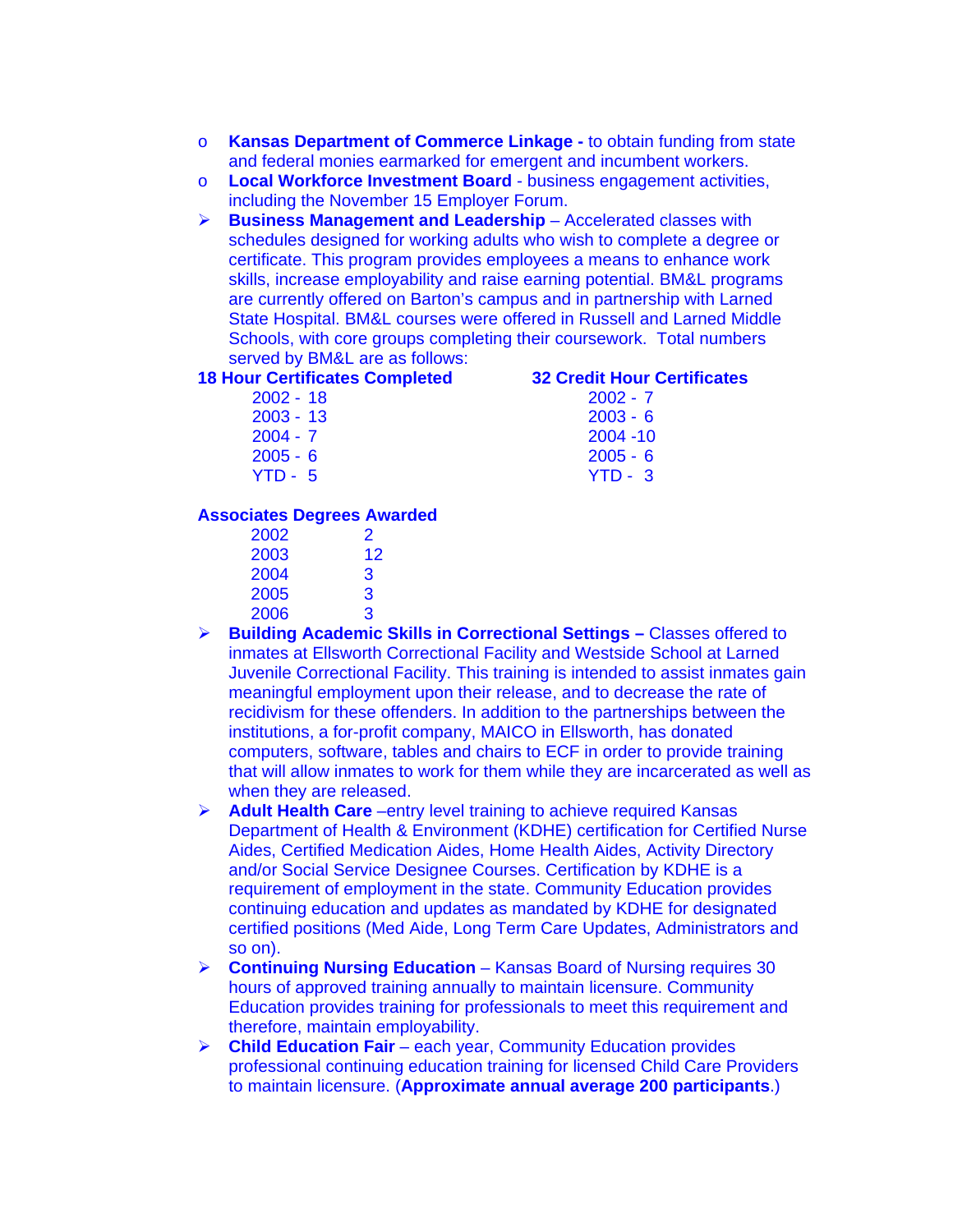- ¾ **Dietary Manager Studies** Entry Level Dietary Manager Training is designed for those interested in managing food service at nursing homes, schools, correctional facilities, and hospitals. Classes are offered live and online. (**2006: 28 students - 19 online/9 classroom**).
- ¾ **Kansas Highway Patrol** through a partnership with the Salina Training Center, KHP cadets may take their training for college credit through Barton County Community College and work towards an Associate Degree.
- ¾ **Lee Turner**  Continuing Law Enforcement Education made possible in part through an endowment fund established by former local attorney Lee Turner. This training provides law enforcement with updates in skills, safety, regulations and essential skills such as Incident Command, Survival Skills, and Human Relations in Law Enforcement and assists them in maintaining their certification.
- ¾ **GAP Classes** –offered to area high school students, GAP classes offer not only academic coursework, but also career pathway courses for students who want to Get Ahead in College. Examples of vocational course work include: Animation Authoring, Digital Image Editing and Digital Photography and Networking.

# **7. ENDS Review**

 **The Board of Trustees will review its ENDS statements on a monthly basis.** 

### **POLICY TYPE: ENDS POLICY TITLE: ESSENTIAL SKILLS \_\_\_\_\_\_\_\_\_\_\_\_\_\_\_\_\_\_\_\_\_\_\_\_\_\_\_\_\_\_\_\_\_\_\_\_\_\_\_\_\_\_\_\_\_\_\_\_\_\_\_\_\_\_\_**

Students will be given the opportunity to acquire essential skills.

- Students will be provided remediation as needed.
- Students will have the essential skills to succeed in the workplace.
- Students will have the essential skills to lead productive lives.

## **POLICY TYPE: ENDS POLICY TITLE: WORK PREPAREDNESS**

Students will be prepared for success in the workplace.

- 1. Students will have the skills and knowledge required for successful entry into the workplace.
- 2. Students will have the work ethics, discipline, and collaborative skills necessary to be successful in the workplace.
- 3. Students will have the skills and knowledge necessary to maintain, advance, or change their employment or occupation.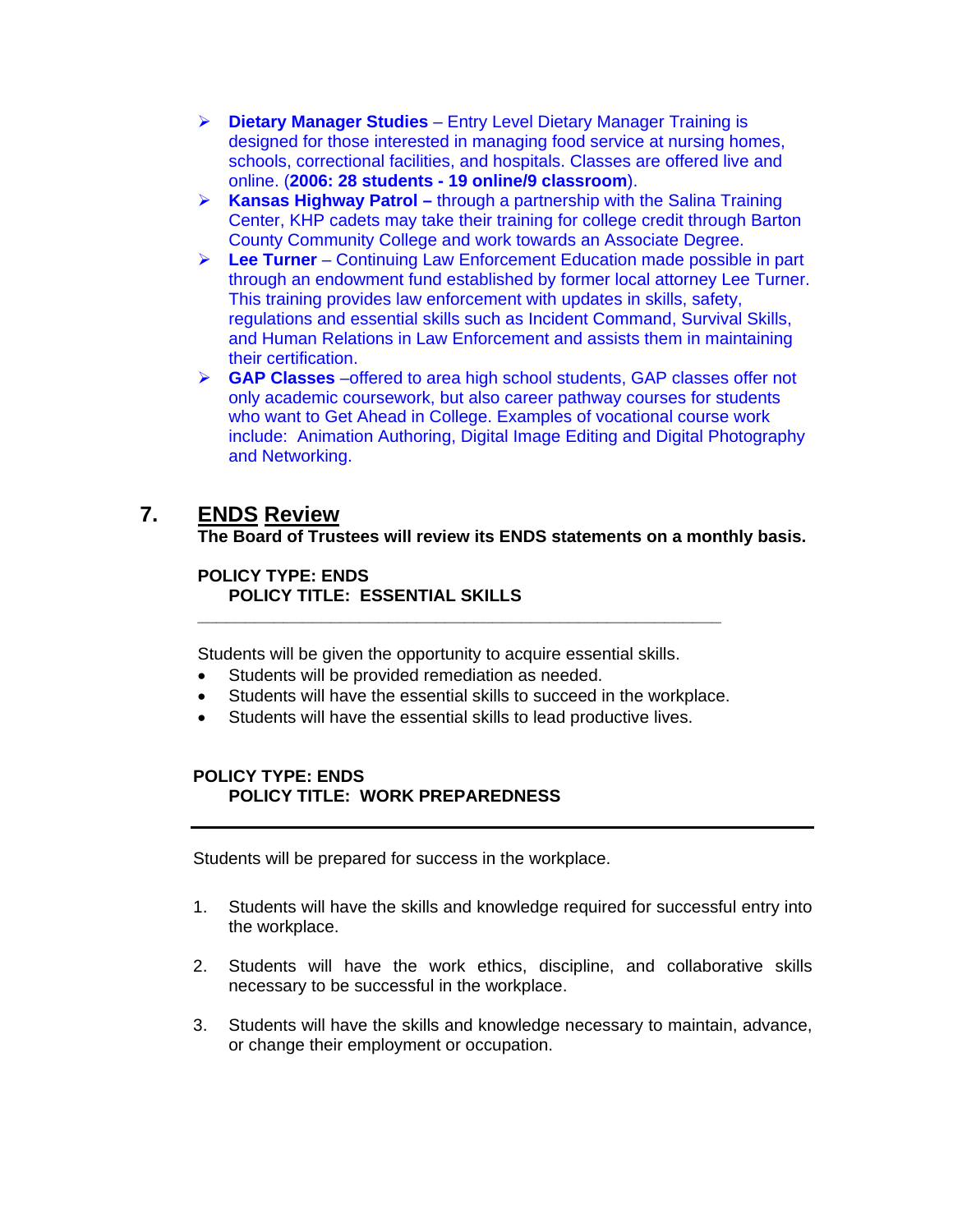## **POLICY TYPE: ENDS POLICY TITLE: ACADEMIC ADVANCEMENT**

 Students desiring academic advancement will be prepared for successful transfer to other colleges and universities.

- 1. Students will have the academic prerequisites sufficient for successful transfer.
- 2. Students will have appropriate knowledge of transfer requirements.
- 3. Students will have adequate preparation to be successful after transfer to other colleges or universities.

## **POLICY TYPE: ENDS POLICY TITLE: PERSONAL ENRICHMENT**

Recipients pursuing individual interests will be personally enriched.

- Individuals/students will have the opportunity to experience various cultural activities.
- Individuals/students will have the opportunity to participate in College activities.
- Intercollegiate athletics and other extra curricular programs and activities will provide educational opportunities that improve the lives of the participant(s).

## **POLICY TYPE: ENDS POLICY TITLE: "BARTON EXPERIENCE"**

Students will be positive about their Barton experience.

- 1. In exit surveys and other feedback report mechanisms, students will speak positively of their experiences at Barton.
- 2. Students will cite individual, personal, caring attention from faculty and staff as a significant factor in how they perceive their experience at Barton.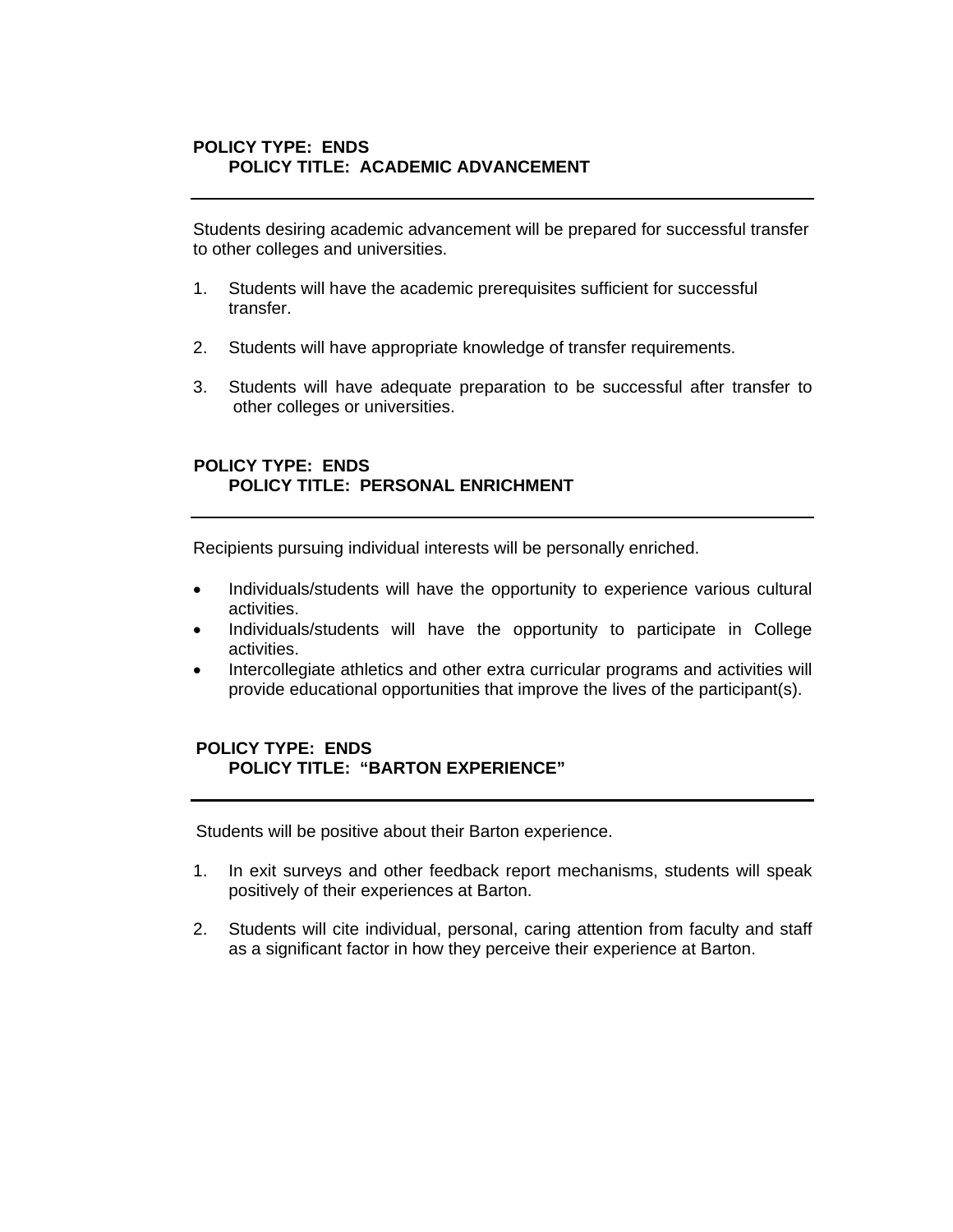## **POLICY TYPE: ENDS POLICY TITLE: REGIONAL WORKFORCE NEEDS**

 Barton County Community College will take a leadership role in the development and expansion of employment opportunities.

# **8. Executive Limitations Review**

 **The Board will review its Executive Limitations statements on a monthly basis.** 

## **POLICY TYPE: EXECUTIVE LIMITATIONS POLICY TITLE: GENERAL EXECUTIVE CONSTRAINT**

The President shall act at all times in an exemplary manner consistent with the responsibilities and expectations vested in that office. The President shall act in a manner consistent with Board policies and consistent with those practices, activities, decisions, and organizational circumstances which are legal, prudent, and ethical.

Accordingly, the President may not:

- 1. Deal with students, staff, or persons from the community in an inhumane, unfair, or undignified manner.
- 2. Make decisions except by a process where openness is maintained.
- 3. Permit financial conditions which risk fiscal jeopardy, compromise Board ENDS priorities, or fail to show a generally acceptable level of foresight.
- 4. Provide information to the community, Board, or College constituencies which is untimely, inaccurate, or misleading.
- 5. Permit conflict of interest in awarding purchases or other contracts or hiring of employees.
- 6. Allow the day-to-day operations to impede the vision or prevent the achievement of the ENDS of the College.
- 7. Manage the College without adequate administrative policies for matters involving instructional services, administrative and financial services, human resources, marketing and economic development, enrollment management, and student services.
- 8. Allow any violation of any laws, rules or regulations, or of any breach of Board policies.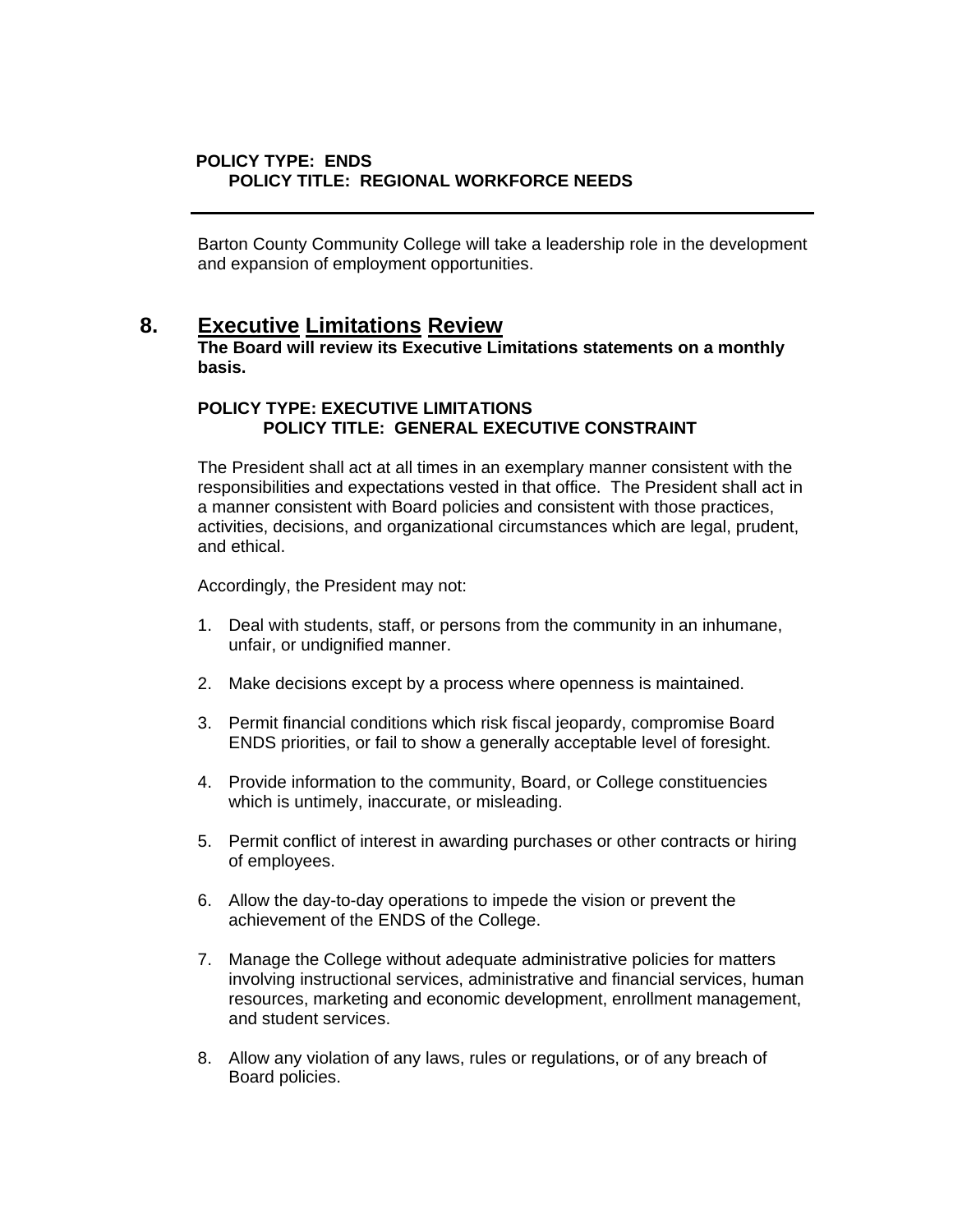- 9. Allow assets to be unprotected, inadequately maintained, or unnecessarily risked.
- 10. Inform fewer than two administrators of President and Board issues and processes.
- 11. Establish dean or vice-president level positions without prior authorization of the Board. The President is constrained from establishing a position at this level through hiring a new staff member or transferring currently employed personnel without prior consent.
- 12. Implement new programs without Board approval.

## **POLICY TYPE: EXECUTIVE LIMITATIONS POLICY TITLE: HUMAN RELATIONS**

The President shall create and sustain an environment for living, working, teaching, and learning that supports the development and realization of human potential and promotes the College's core values. Treatment of and dealing with students, staff, and persons from the community, shall be humane, fair, and dignified.

Accordingly, the President may not:

- 1. Operate without policies and/or procedures which set forth staff and student rules, provide for effective handling of grievances, ensure due process, and protect against wrongful conditions.
- 2. Discriminate against anyone for expressing an ethical dissent.
- 3. Fail to comply with all laws, rules, and regulations pertaining to employees and students including those pertaining to:

 Terminations and Resignations **Discrimination**  Equal Opportunity Sexual Harassment Rights of Privacy

- 4. Prevent students and staff from using established grievance procedures.
- 5. Fail to acquaint students and staff with their rights and responsibilities.
- 6. Fail to maintain confidentiality where appropriate.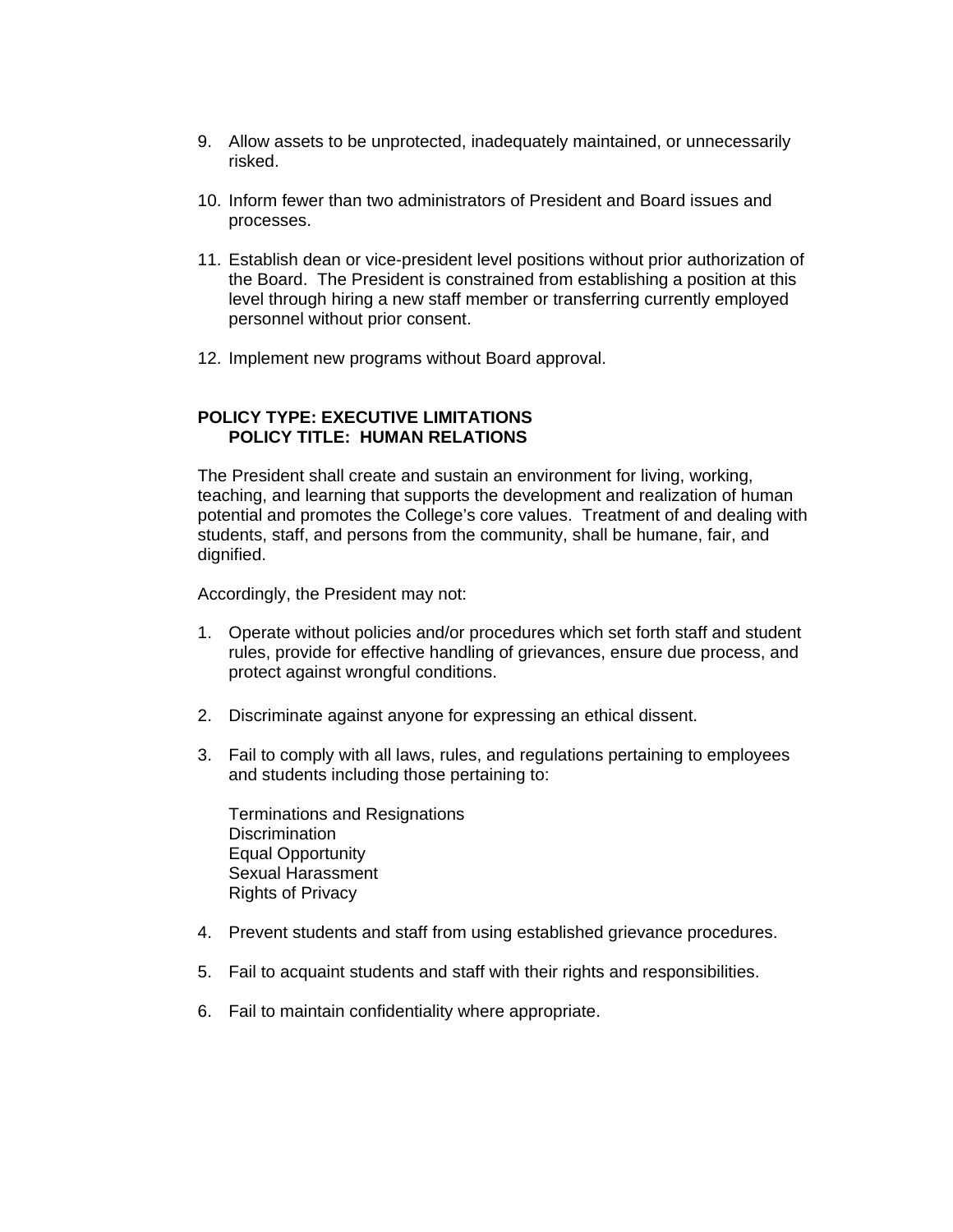## **POLICY TYPE: EXECUTIVE LIMITATIONS POLICY TITLE: COMPENSATION AND BENEFITS**

The President shall maintain fiscal integrity and a positive public image with respect to employment, compensation, and benefits to employees, consultants, and contract workers.

Accordingly, the President may not:

- 1. Change his or her own compensation and benefits.
- 2. Employ persons in positions considered permanent in nature without Board approval.
- 3. Employ full or part-time faculty whose credentials are not appropriate for the position.
- 4. Grant tenure without Board approval.
- 5. Sign a collective bargaining agreement without Board approval.
- 6. Establish current compensation and benefits which:
	- a. Deviate materially from the geographic or professional market for the skills employed, or become noncompetitive.

## **POLICY TYPE: EXECUTIVE LIMITATIONS POLICY TITLE: BUDGETING/FORECASTING**

Budgeting for any fiscal year shall follow Board ENDS priorities, control College financial risk, and accurately reflect projections of income and expenses. The President shall propose a budget after first seeking broad input from all College constituencies. Budgets will become effective upon approval by the Board. Any deviation shall require Board approval.

Accordingly, the President shall not:

- 1. Propose an unbalanced budget. Supporting information shall include: a reasonable projection of revenues and expenses, separation of capital and operational items, and planning assumptions.
- 2. Propose a budget which does not take into account Board ENDS priorities.
- 3. Propose a budget which excludes adequate support for Board operations (fiscal audit, legal expenses, Board development and training, and Board membership fees), and non-compensation needs such as plant and facilities maintenance, instructional equipment, new program and course development, staff development, institutional research**,** etc.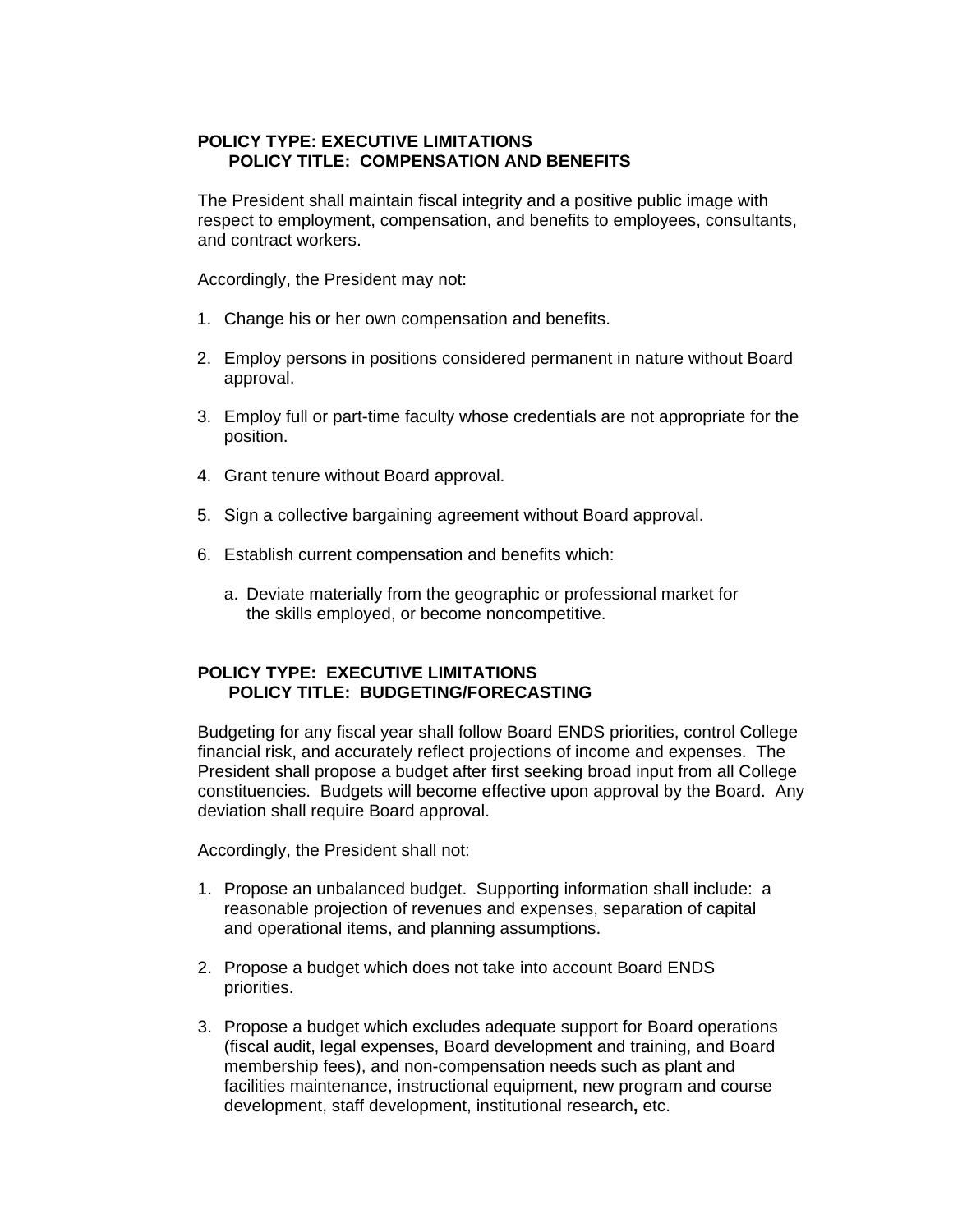- 4. Propose an unrestricted operating budget with a cash reserve of less than 10% for cash flow and contingency purposes.
- 5. Propose a budget which does not include a recommendation for staff and faculty salary increases.

#### **POLICY TYPE: EXECUTIVE LIMITATIONS POLICY TITLE: FINANCIAL CONDITION**

The President shall administer the Board approved budget without material deviation from Board priorities in ENDS policies, and shall protect the College from financial risk.

It is material deviation to:

- 1. Indebt the organization in an amount greater than can be repaid by otherwise unencumbered revenues within the current fiscal year or can be repaid from accounts previously established by the Board for that purpose.
- 2. Expend funds from reserves, restricted, or designated accounts, except for the purposes for which the account was established, without prior Board approval.
- 3. Make any purchase or expend any funds without prudent protection against conflict of interest for over \$50,000. Purchases cannot be made without seeking at least three competitive quotes or sealed bids, submitted on prepared specifications. No purchase shall be made except on the basis of quality, cost, and service. Preference shall be given to local vendors who can provide like quality products and services, and who meet bid specifications within 5%. Any purchase or expenditure of \$50,000 or more requires Board approval.
- 4. Accept gifts or grants which obligate the College to make future expenditures of funds or human resources other than those created by the gift or grant without Board approval.
- 5. Accept gifts or grants which are not in the best interest of the College.
- 6. Fail to maintain cash reserves for positive cash flow and contingencies equal to at least 10% of the unrestricted operating budget.
- 7. Knowingly jeopardize aid from state, federal, or other funding sources before, during, or after the aided activity.
- 8. Fail to provide a monthly report of the College's current financial condition.
- 9. Allow cash to drop below the amount needed to settle payroll and debts in a timely manner.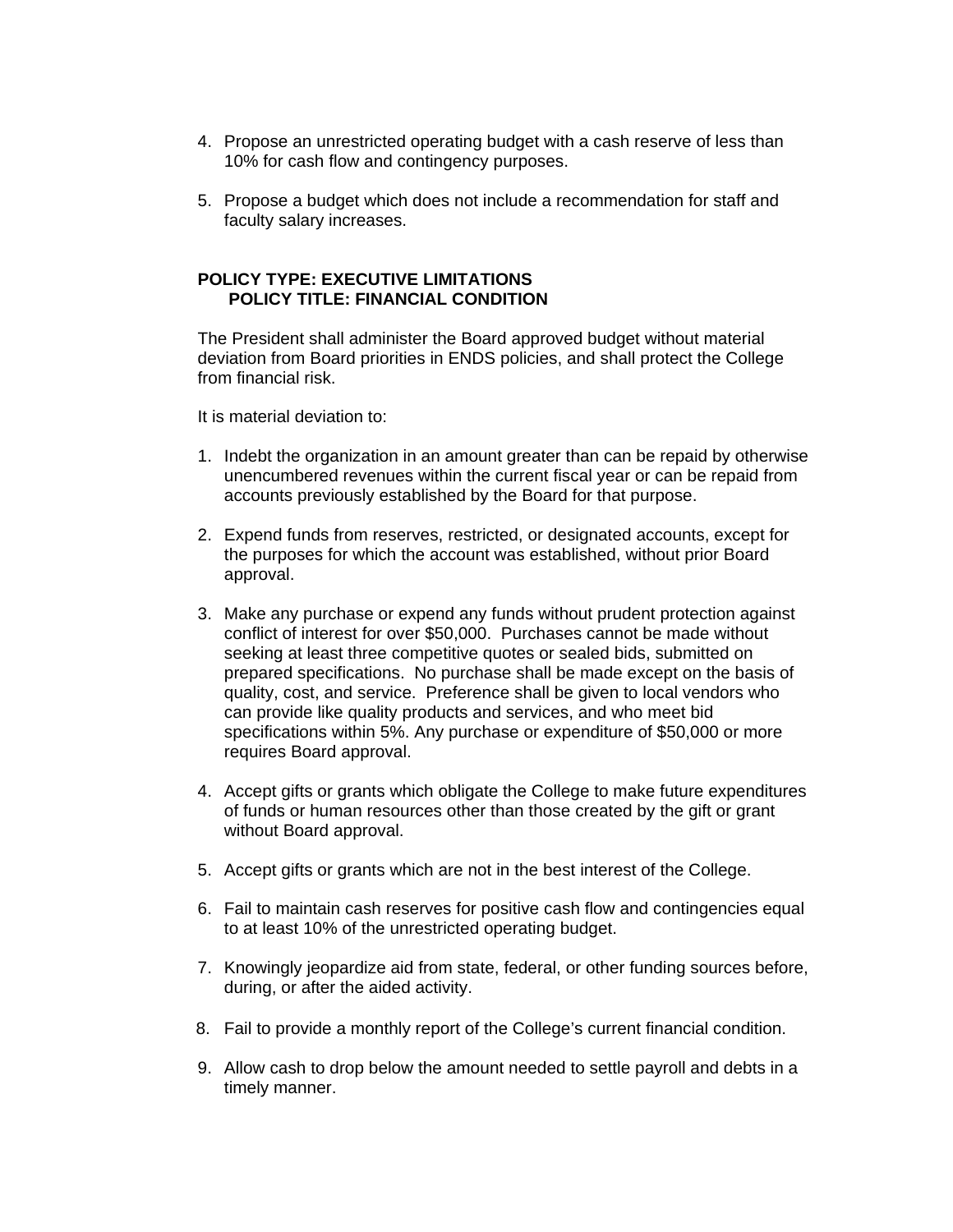10. Allow tax payments or other government-ordered payments or filings to be overdue or inaccurately filed.

## **POLICY TYPE: EXECUTIVE LIMITATIONS POLICY TITLE: ASSET PROTECTION**

The President shall cause assets to be adequately maintained and protected from unnecessary risk.

Accordingly, the President may not:

- 1. Allow unbonded personnel access to material amounts of cash.
- 2. Permit plant and equipment to be subjected to improper wear and tear or inadequate maintenance.
- 3. Unnecessarily expose the College, the Board, or staff to claims of liability.
- 4. Receive, process, or disburse funds under controls which are not sufficient to meet the auditor's standards.
- 5. Invest funds in non-interest bearing accounts or in investments not permitted by Kansas law. Further, no investments shall be made without compliance with, in order of priority, the following principles: (a) security of the investment; (b) receiving favorable consistent interest earned on the investment; (c) local financial institutions receiving favorable consideration where (a) and (b) are relatively equal.
- 6. Acquire, encumber, or dispose of real property without Board approval.
- 7. Fail to protect property, information, and files from loss or damage.
- 8. Fail to protect the College's trademarks, copyrights, and intellectual property interests.

## **POLICY TYPE: EXECUTIVE LIMITATIONS POLICY TITLE: COMMUNICATION AND COUNSEL TO THE BOARD**

The President shall keep the Board adequately informed.

Accordingly, the President shall not:

1. Fail to make the Board aware of relevant trends, anticipated adverse media coverage, actual or anticipated legal actions, or material external and internal changes, particularly changes in the assumptions upon which any Board policy has previously been established.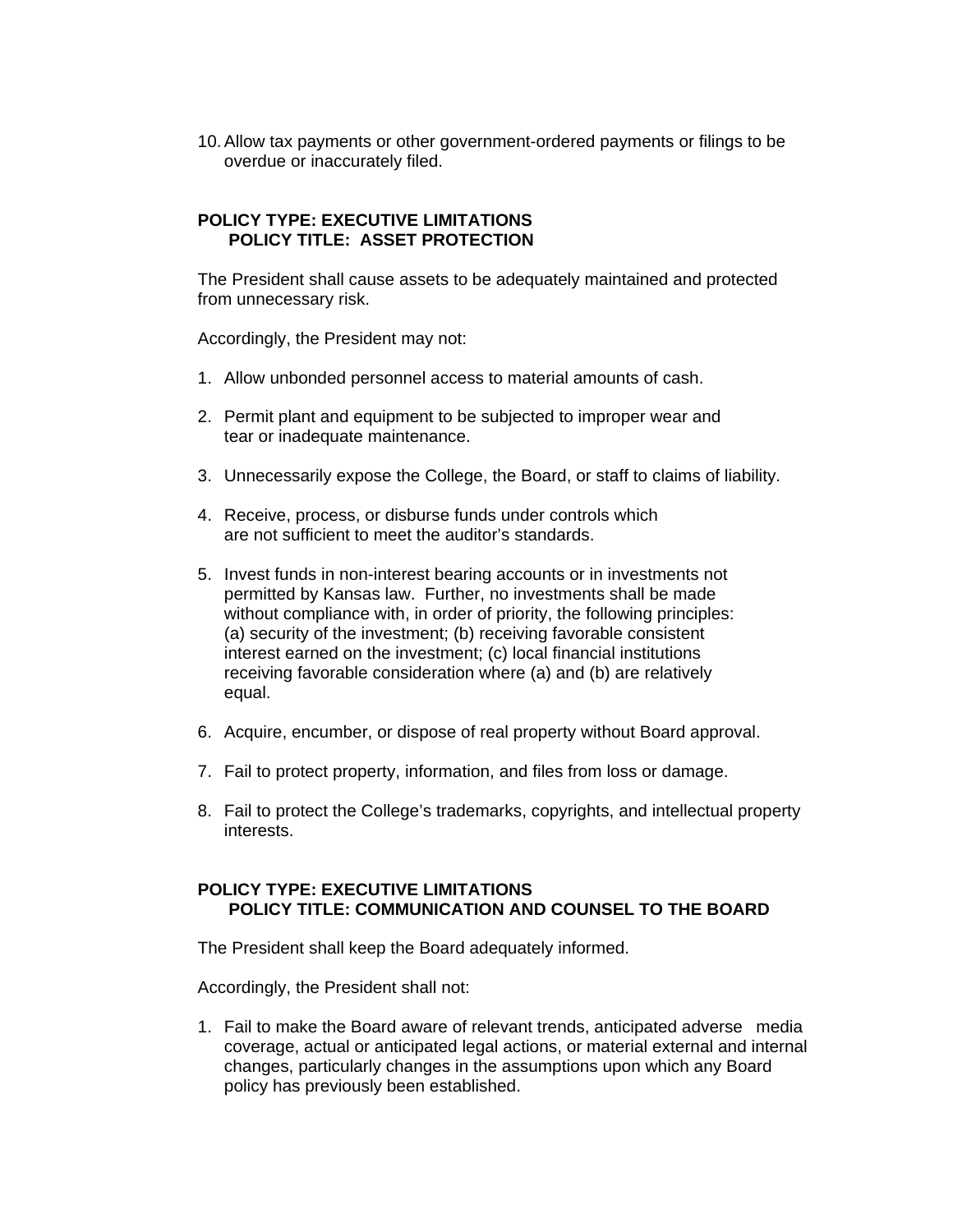- 2. Fail to advise the Board if, in the President's opinion, the Board is not in compliance with its own policies on Governance Process and Board-Staff Relationship, particularly in the case of Board behavior which is detrimental to the working relationship between the Board and the President.
- 3. Present information in an inappropriate form that is inaccurate, incomplete, or misleading.
- 4. Fail to report in a timely manner an actual or anticipated non-compliance with any Board policy.
- 5. Fail to deal with the Board as a whole, except when: (a) fulfilling individual requests for information, or (b) responding to officers or committees duly charged by the Board.
- 6. Neglect to submit monitoring data required by the Board (see Board/ President Relationship policy on Monitoring Executive Performance) in a timely, accurate, and understandable fashion, directly addressing provisions of the Board policies being monitored.
- 7. Fail to provide a mechanism for official Board, officer, or committee communications.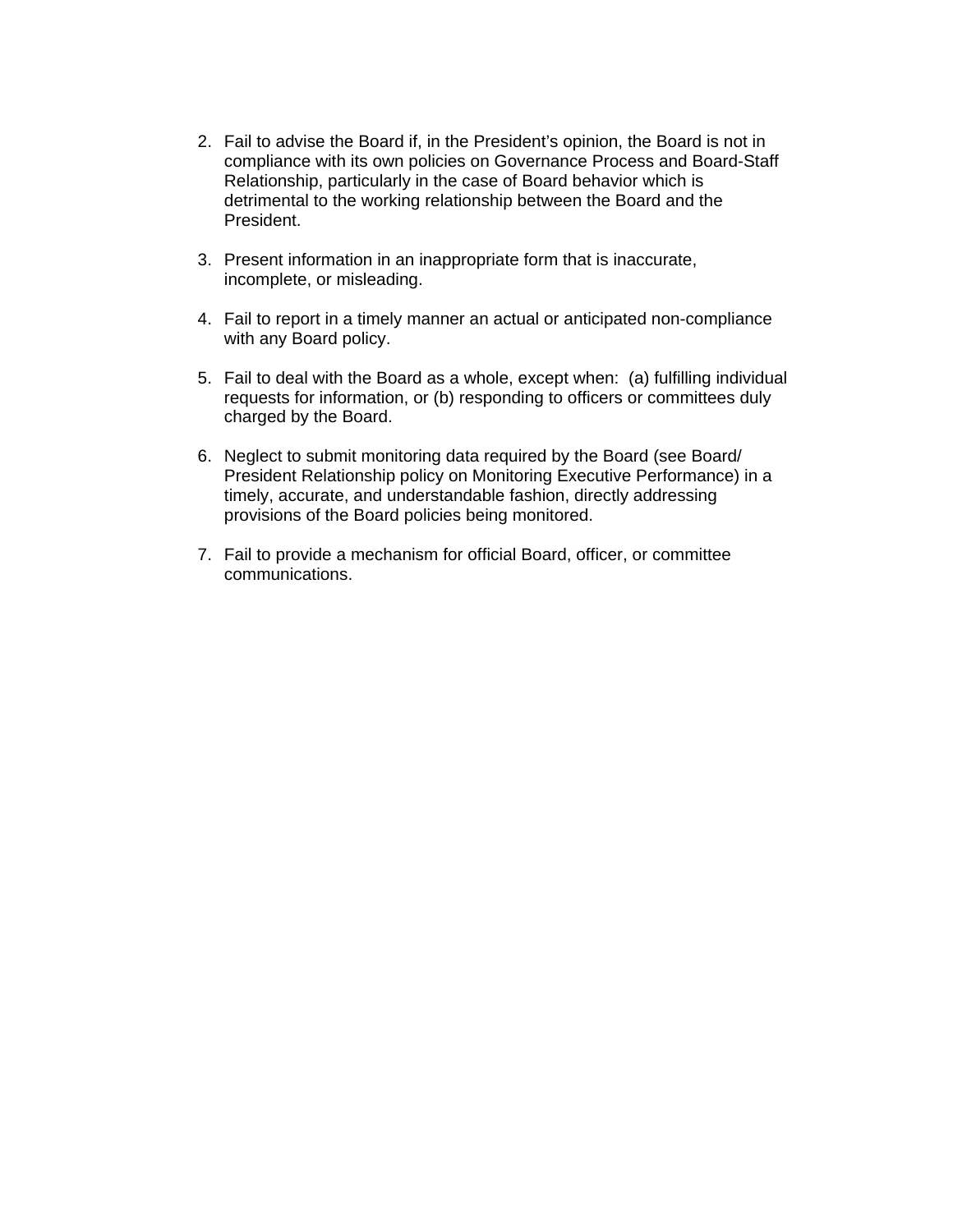# **9. Incidental Information and Discussion Items**

## • *Upcoming Board Meetings/Activities:*

Wed., November 1 – 12 pm – Monthly Study Session (room U-219) Tues., November 21 – 4 pm – Monthly Board Meeting (room U-219)

 Note: The campus will be closed November 22 through November 26 for Thanksgiving.

- *President's report of monthly activities for September:* 
	- 09/01 Participated in Zinn Memorial Golf Tournament Taped Interview with Mike Dawes & Julie Munden
	- 09/04 Participated in Hoisington Labor Day Parade
	- 09/05 Facilitated President's Staff meeting Met with individual staff member Met with individual staff member Met with individual staff member Met with individual staff member
	- 09/06 Attended Pre-Professional Development meeting Facilitated Special Board meeting Facilitated BOT Study Session Attended Foundation Board meeting
	- 09/07 Facilitated All-College Forum at Barton-Fort Riley Campus
	- 09/08 Attended KACCT/COP annual meeting in Wichita Attended KACCT dinner & social in Wichita Attended breakfast meeting with Robert Feldt
	- 09/09 Attended KACCT/COP annual meeting in Wichita
	- 09/11 Facilitated President's Staff meeting Met with campus United Way committee Met with BCCCOP officers
	- 09/12 Met with individual staff member Conducted teleconference with Chuck Smrt Met with individual staff member Met with individual staff member Met with individual staff member
	- 09/13 Attended meetings on Barton-Fort Riley campus Attended men's soccer game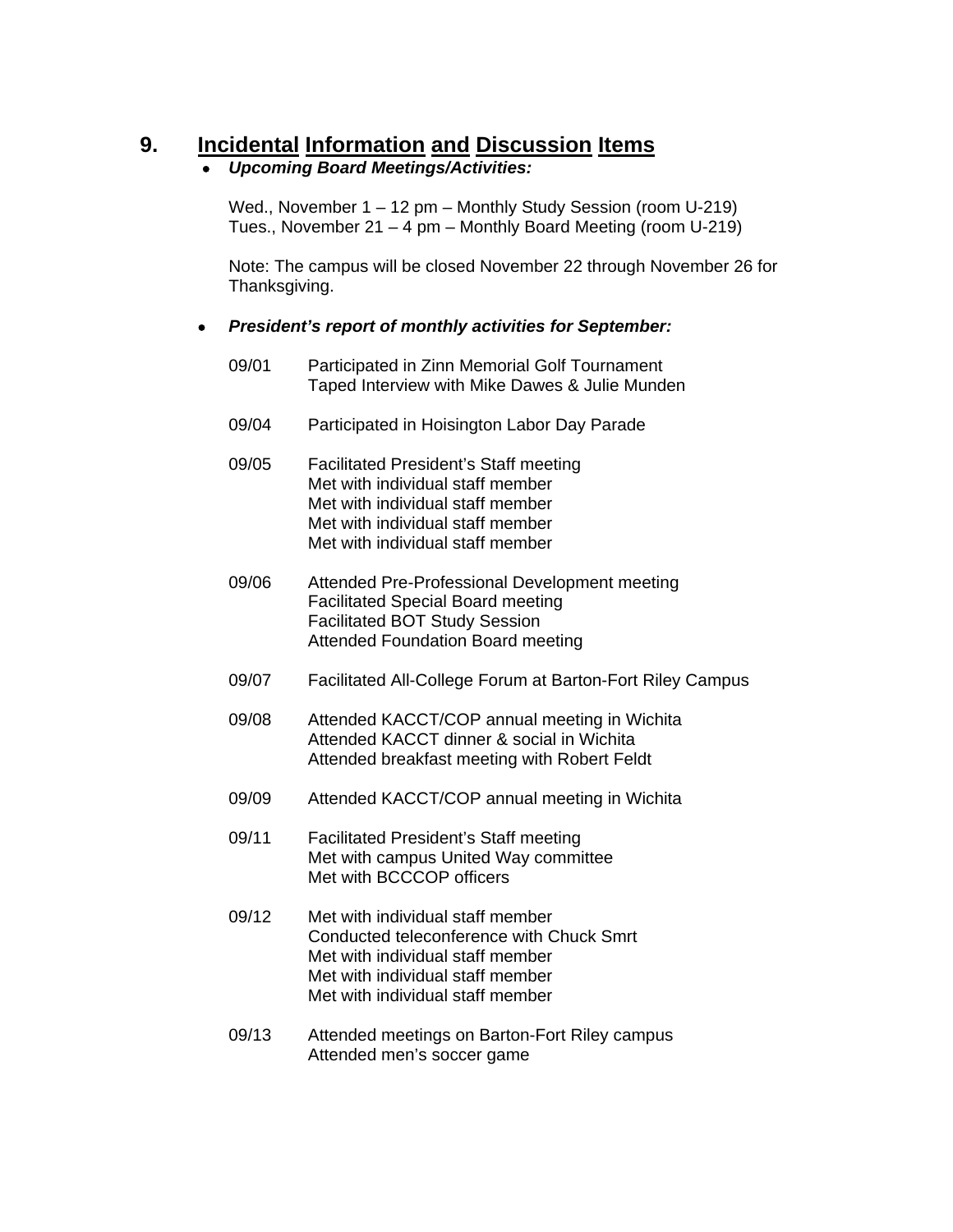- 09/14 Attended IT Reporting Meeting Met with staff members Met with individual staff member Attended Silver Cougar Club annual picnic 09/15 Attended breakfast meeting with Robert Feldt Met with individual staff member Attended LWIB meeting at Workforce Center 09/17 Attended women's soccer game 09/18 Facilitated Management Council meeting Met with Congressman Jerry Moran 09/19 Facilitated BOT meeting 09/20 Attended KBOR meeting in Topeka
- 09/21 Attended KBOR meeting in Topeka Attended Garrison Commander meeting at Barton-Fort Riley Attended General Staff Meeting
- 09/22 Met with individual staff member Met with individual staff member Met with individual staff member Met with individual staff member Met with committee to prepare NJCAA response Attended luncheon meeting with Robert Feldt and Paul Maneth Met with individual staff member
- 09/25 Facilitated President's Staff meeting Attended Raptor Center meeting Met with staff members Met with Janet Kuhn, Brad Kuhn & Betty Lawson re: baseball field Met with potential donors
- 09/26 Conducted Campus Walk About Met with individual staff member
- 09/27 Hosted area USD Superintendents' luncheon Met with individual staff member
- 09/28 Attended Cougar Booster Club Board meeting
- 09/29 Attended luncheon meeting with Robert Feldt
- 09/30 Guest of Honor at Investiture as Barton's fifth President Attended Fiesta Para "La Oportunidad"